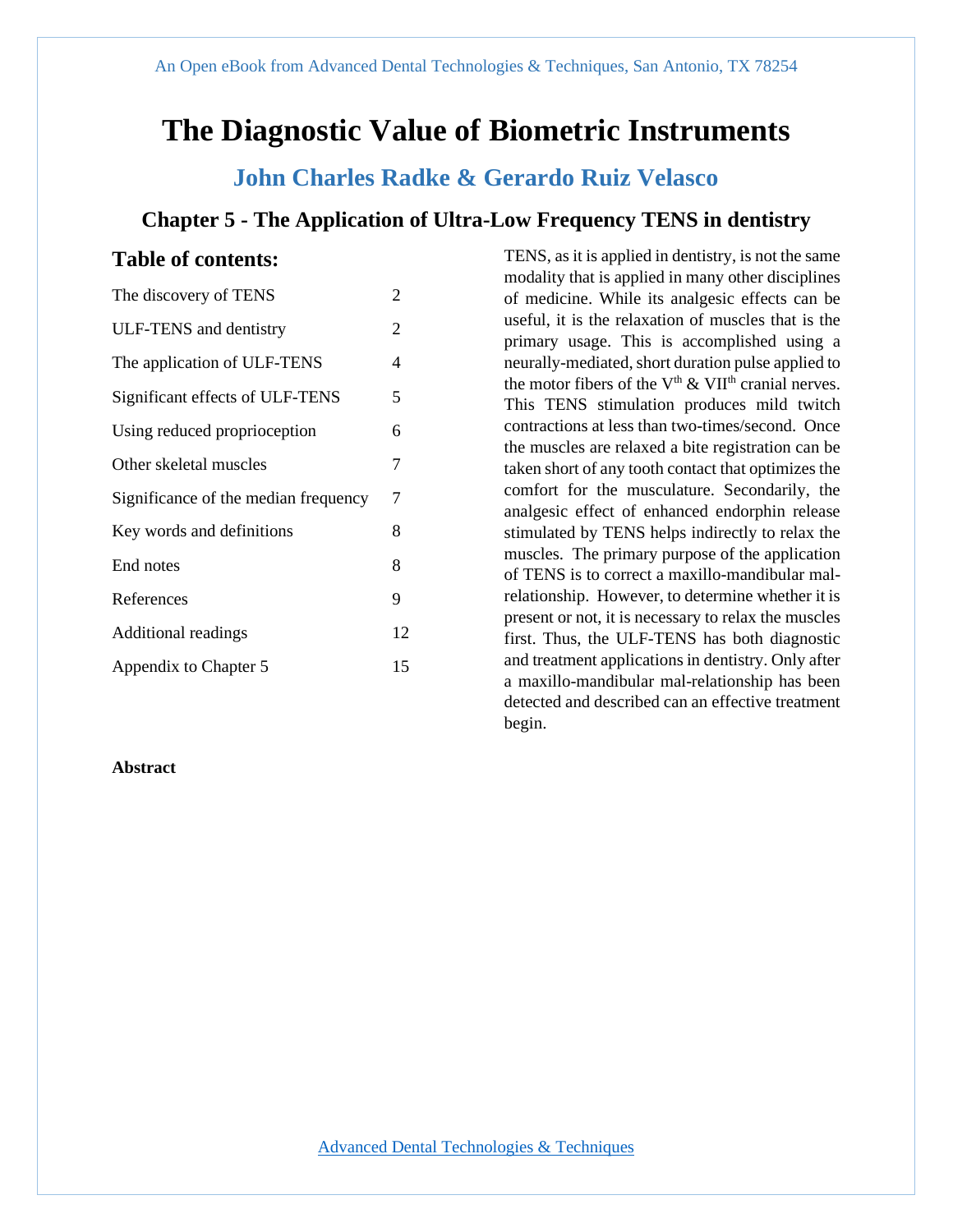#### **The discovery of TENS**

Transcutaneous Electrical Neural Stimulation (TENS) was developed most likely at least in part by accident. Ronald Melzack and Patrick Wall published their paper in 1965 describing the Gate Theory of Pain, which then led to the electrical blocking of pain signals using TENS (Melzack & Wall, 1965). The idea was to overwhelm the system with neural stimulation that would not allow the pain signals to reach the brain. The first Conventional  $TENS<sup>1</sup>$  units used relatively high frequencies (from  $50 - 100+$  pulses/second) for stimulation in an effort to exceed the capacity of the CNS to interpret incoming pain signals. This first step in the development of TENS led to a plethora of studies in the 1970s and 80s.

Nerves can be stimulated with very short duration pulses (e.g. 100 to 500 microseconds) as opposed to muscle fibers, which require a much longer (10 to 50 milliseconds) and a stronger (at least 10X) stimulus to directly depolarized muscle fibers. This means that neural stimuli can be passed through a muscle to a nerve underlying it without causing the muscle to depolarize and contract (Jankelson, Sparks, Crane & Radke, 1975; Sterkers, Renou & Hatchuel, 1975; Salar, Miotti, Rische, Antonello & Guidetti, 1983).

One of the first discoveries of the 1970s revealed the presence of endorphins (also referred to as enkephalins), the body's natural pain relievers (Mannheimer & Carlsson, 1979). These opioidlike substances are produced within the body naturally in response to pain and the body can be stimulated to release more of them. That is one of the characteristics of low frequency and burstmode TENS. While high frequency TENS can block pain signals while the stimulus is being applied, there is little carryover after terminating the stimulus. In contrast, a low frequency TENS, by stimulating the production of endorphins, has a longer-term carryover anywhere from a few hours to days. Conventional TENS for pain relief is applied with a stimulus that is below the level that produces any muscle contraction.

Another category of TENS is for the Electrical Stimulation of Muscle contraction, with a pulse rate of 1 to 2 Hz. This type of stimulation is still neurally mediated since that requires far less energy and is infinitely more comfortable for the patient. The purpose of this type of stimulation is the relaxation of tense or fatigued muscles. Skeletal muscle needs to contract and relax. Too much of either one is not good for the health and metabolism of any skeletal muscle. Contraction pumps out the waste products of the muscle metabolism (lactic acid) through the lymph channels and relaxation allows fresh blood to bring in new metabolites.

### **Ultra-low frequency TENS and dentistry<sup>2</sup>**

About the same time that Melzak and Wall were publishing on a pain suppression system, Bernard Jankelson became increasingly dissatisfied with his gnathological methods of occlusal adjustment (Jankelson, 1967). He had been applying the standard gnathological occlusal adjustments on his patients for many years but was not satisfied with the results. Some patients claimed to feel better, others did not and in some cases the chase for a satisfactory occlusion was a never-ending process, where the patient kept finding new "High Spots" ad nauseam.

A few have suggested that these types of patients are occlusal neurotics, but without offering any convincing proof or even solid objective data to support their contentions (Laskin, 1970; Greene & Laskin, 1971; Mercuri, Olson & Laskin, 1979; Schwartz, Greene & Laskin, 1979). Although a lot of opinions have been published suggesting that the etiology of temporomandibular disorders (TMD) is more mental than physical, no study has been able to successfully treat TMD with a purely psychological method. The one published effort to use cognitive behavioral therapy to treat TMD only used it in combination with conventional physical TMD treatment (Dworkin, et al, 2002).

In stark contrast, Jankelson hypothesized that to identify real occlusal interferences an involuntary closure devoid of proprioception was required. He anticipated that only this type of closure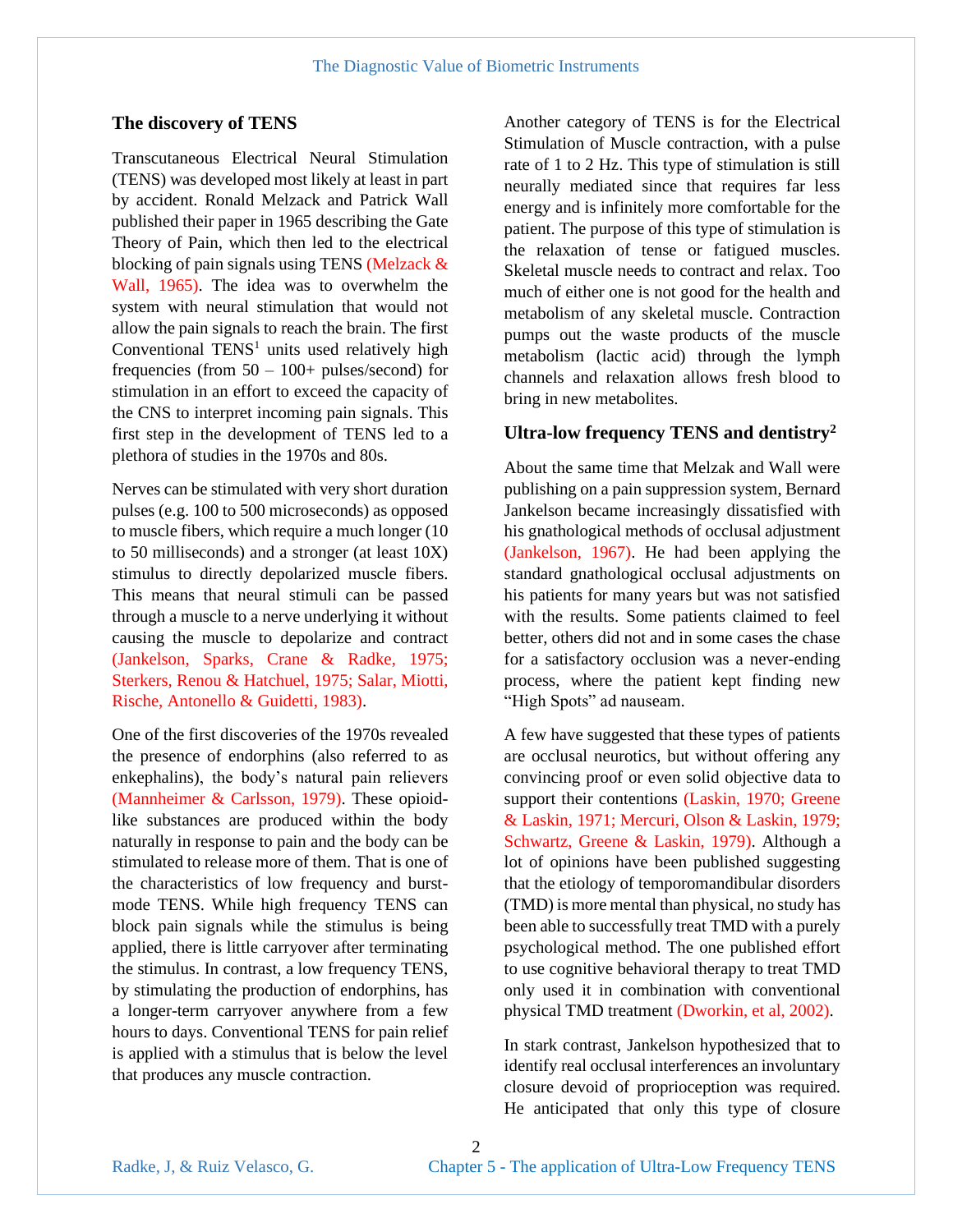would allow the interfering tooth to strike its target without proprioceptively trying to avoid it. In 1967 he hired an unemployed Boeing engineer in Seattle to design a stimulator that could stimulate the  $V<sup>th</sup>$  and  $VII<sup>th</sup>$  cranial nerves simultaneously where they cross at a point just in front of the tragus of the ear deep to the mandibular notch between the condyle and the coronoid process.

The first prototype of what would become the Myo-Monitor was designed with a 2-millisecond pulse-width occurring at 1.5 second intervals. ULF-TENS is below 2 Hz. See Figure 1 below.



Figure 1. The first prototype of the Myo-Monitor was a very simple device emitting simultaneous left and right 2-millisecond pulses every 1.5 seconds.

The pulse-width was later shortened to 500 microseconds in the production models to reduce the sensation for the patient and to guarantee that muscle tissue could not be directly stimulated. The early models included a Burst Mode with an "Overclosure Switch" for cases where the patient was vertically over-closed and would not make any contact with just a single pulse. Eventually this feature was dropped when he realized that an over-closed patient does not need an occlusal adjustment, but restoration to a more physiologic vertical.

In the prototype the polarity of the pulses could be switched between positive and negative for the stimulating left and right electrodes with respect to the common electrode on the back of the neck. For production the polarity switch was removed and the pulse was set to always be negative on both the left and right sides. See Figures 2 & 3.



Figure 2. The first production model J2 Myo-Monitor from the patent issued in 1971. It included switches for amplitude (24), overclosure (26), test or pulse (29) and left-right-both (22).

In the mid-1970s a rash of articles were published that all claimed the Myo-Monitor could not possibly work the way it was described by Dr. Jankelson, but provided zero scientific evidence to the contrary (Bessette & Quinleven,1973; Atkinson & Shepherd, 1974; Remien, II & Ash, Jr., 1974; Noble, 1975; Azarbal, 1977; No authors listed, 1978A; No authors listed, 1978B).



Figure 3. The second production model J3 from 1977. The overclosure switch was deemed unnecessary, but the same three-lead configuration was retained.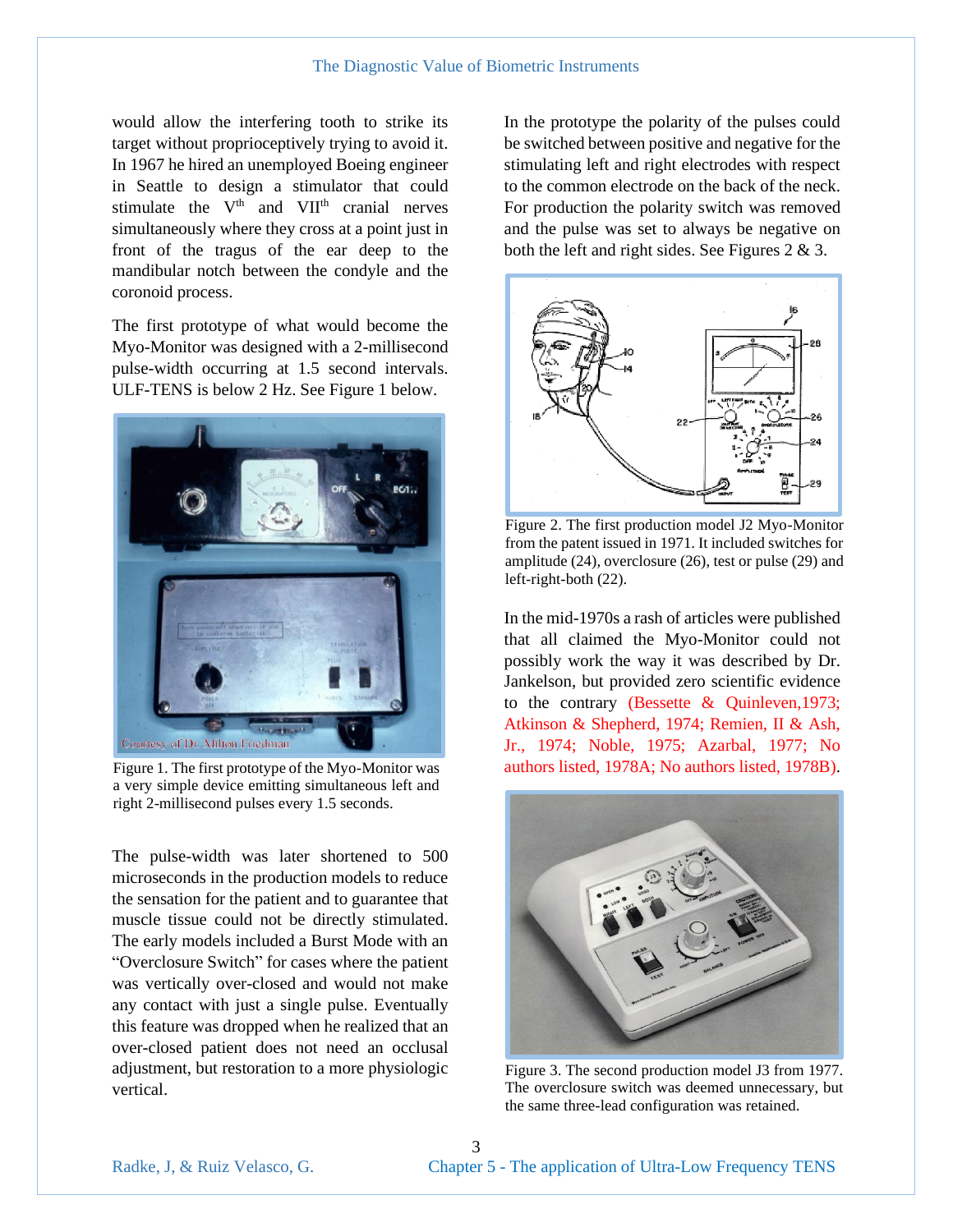It was repeatedly stated without evidence that the stimulation was limited to only the masseter muscles as an explanation for why the Myo-Centric position was anterior to Centric Relation.

This led to studies that demonstrated the neural mediation of the ULF-TENS stimulus (Jankelson, Sparks, Crane & Radke, 1975; McMillan, Jablonski & McMillan, 1987). However, this did nothing to satisfy some of the critics as to the application of TENS to dentistry. Forty-three years later some are still not convinced.

Meanwhile, it became apparent to Dr. Jankelson that occlusal adjustments were not as often indicated as previously thought. Many patients arriving with TMJ dysfunction syndrome, as it was then known, had many problems with their temporomandibular joints, missing teeth, painful muscles and obviously over-closed bites. Whereas previously occlusal adjustment had been the most common treatment (short of condylectomy) for all TMJ & facial pains, it became apparent that identifying only those patients that could truly benefit from an occlusal adjustment should be the first priority.



Figure 4. A mal-occlusion can require more than just an occlusal adjustment to fully correct a skeletal malrelationship.

In spite of the negative attacks against the Myomonitor from academia, a number of publications indicated successes using the ULF-TENS device (Dinham, 1970; Gourion, 1971; Vesanen & Vesanen, 1973; Jach, 1974; Weiss, 1974; Wessberg & Dinham, 1977; Jankelson & Radke, 1978A; Jankelson & Radke, 1978B; Rogers, 1979; Gernet, Reither & Gilde, 1980).

During the 1970s the profession was also alerted to the prevalence of disk displacement with and without reduction within the TMJ (Farrar, 1971; Weinberg, 1976; Farrar & McCarty, 1979). This led to a revival of the use of occlusal splints as a means to unload the TMJs and potentially recapture a displaced disk. As the analysis of these patients expanded beyond just the occlusion, it became clear that a comprehensive diagnosis was needed to select the proper treatment. However, in the 1980s, some preferred to use the more invasive surgical approach of the teflon-proplast meniscal implant (Vitek, Inc., Houston, TX) to treat the TMJ internal derangements (Henry & Wolford, 1993). This device that was approved in 1989 by the FDA product panel under the paid consultation of Dr. Norman Mohl from the dental school of SUNY Buffalo, was recalled by the FDA just a few years later.

## **The application of ULF-TENS**

The Ultra-low Frequency ULF-TENS, is applied at a level where light twitches are seen in both facial and the masticatory muscles. This level stimulates the release of endorphins, hypesthesia and produces muscle relaxation (Taylor, Katims & Ng, 1993; Frucht, Jonas & Kappert, 1995). Simultaneously, the rhythmic pulsing of the complete masticatory musculature temporarily reduces its proprioception. This is effective only as long a no tooth contacts occur. Ironically, the original intent was to produce tooth contact, but the current usage avoids that consequence.

The ideal approach for the patient with a malrelationship and major malocclusion is to register a position short of contact with the musculature fully relaxed. This allows for the establishment of a relaxed muscle determined centric position for occlusion.

The BioTENS was developed at BioResearch Associates, Inc. in 1984 as a 2-lead bipolar wave stimulator, which does not require any common ground electrode as placed on the back of the patient's neck. In contrast, the Myo-Monitor is a 3-lead system that uses a positive common placed on the back of the neck and that has separate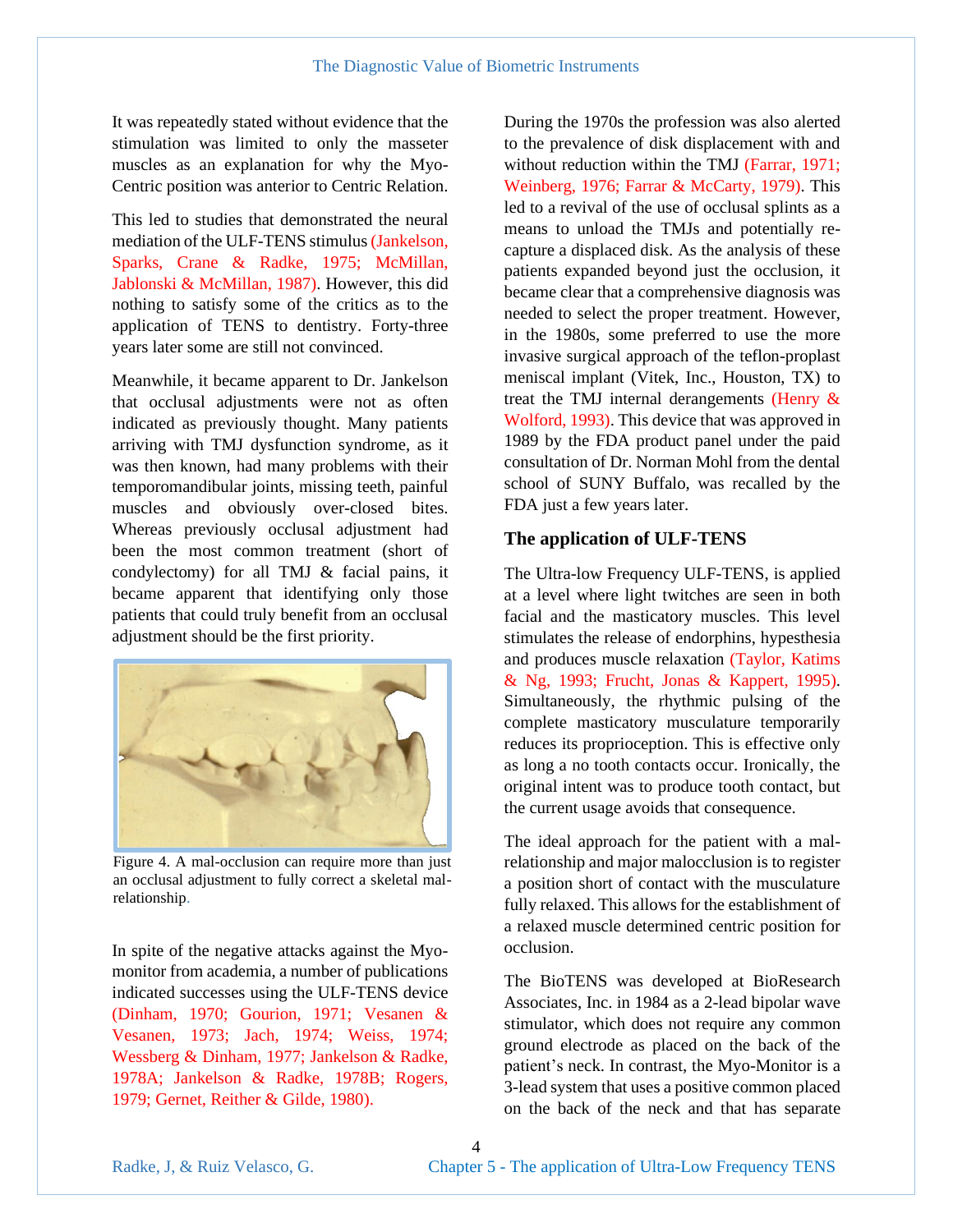monopolar negative stimulating pulses on the left and right sides. The most noticeable difference between these two devices is the greater comfort of the BioTENS as reported by patients (Gomez & Christensen, 1991).



Figure 5. The BioTENS 2-lead ULF-TENS from BioResearch, Inc. in 1984 provided a gentler and more comfortable alternative to the Myo-monitor.

The BioTENS has recently been replaced by the QuadraTENS, a two isolated channels version of BioTENS that allows the simultaneous relaxation of 4 muscle groups. The QuadraTENS includes one additional feature, a burst mode, which also enhances the production of endorphins.

## **The Significant Effects of ULF-TENS**

The original concept of the Myo-monitor, to provide an involuntary closure that would strike any interfering occlusal contacts, is the least used function of ULF-TENS today. The stimulation of all of the masticatory muscles, producing twitch contractions and a net closing movement short of occlusal contact, provides a relaxation effect (Maffiuletti, Minetto, Farina & Bottinelli, 2011). In a recent placebo-controlled study, reductions in pain and muscle activity were found to result

from ULF-TENS stimulation (Ferreira, Costa, Oliveira, et al, 2017). The pulsing simultaneously reduces the short-term proprioception of centric occlusion, the maximum intercuspal position. This process over a period of 30 to 40 minutes deprograms the CNS "muscle memory" and allows the mandible to approach a completely relaxed rest position, which is individualized and does not represent any universally consistent, predictable effect (Monaco, Cattaneo, Marci, et al, 2007). This "neuromuscular" process is most useful for the patient with a skeletal malrelationship of the mandible to the maxilla.



Figure 6. The QuadraTENS is a 2-channel ULF-TENS doubling the capability of the BioTENS and includes a Burst Mode to enhance analgesia.

Any distortion in the skeletal relationship of the mandible to the maxilla (yaw, pitch, roll, etc.), whether developmental or traumatic, forces the musculature to adapt. Skeletal mal-relationships can be accommodated by alteration of the normal muscle contraction pattern to an awkward muscle contraction pattern (Tartaglia, Testori, Pallavera, Marelli & Sforza, 2008). For the less-adaptive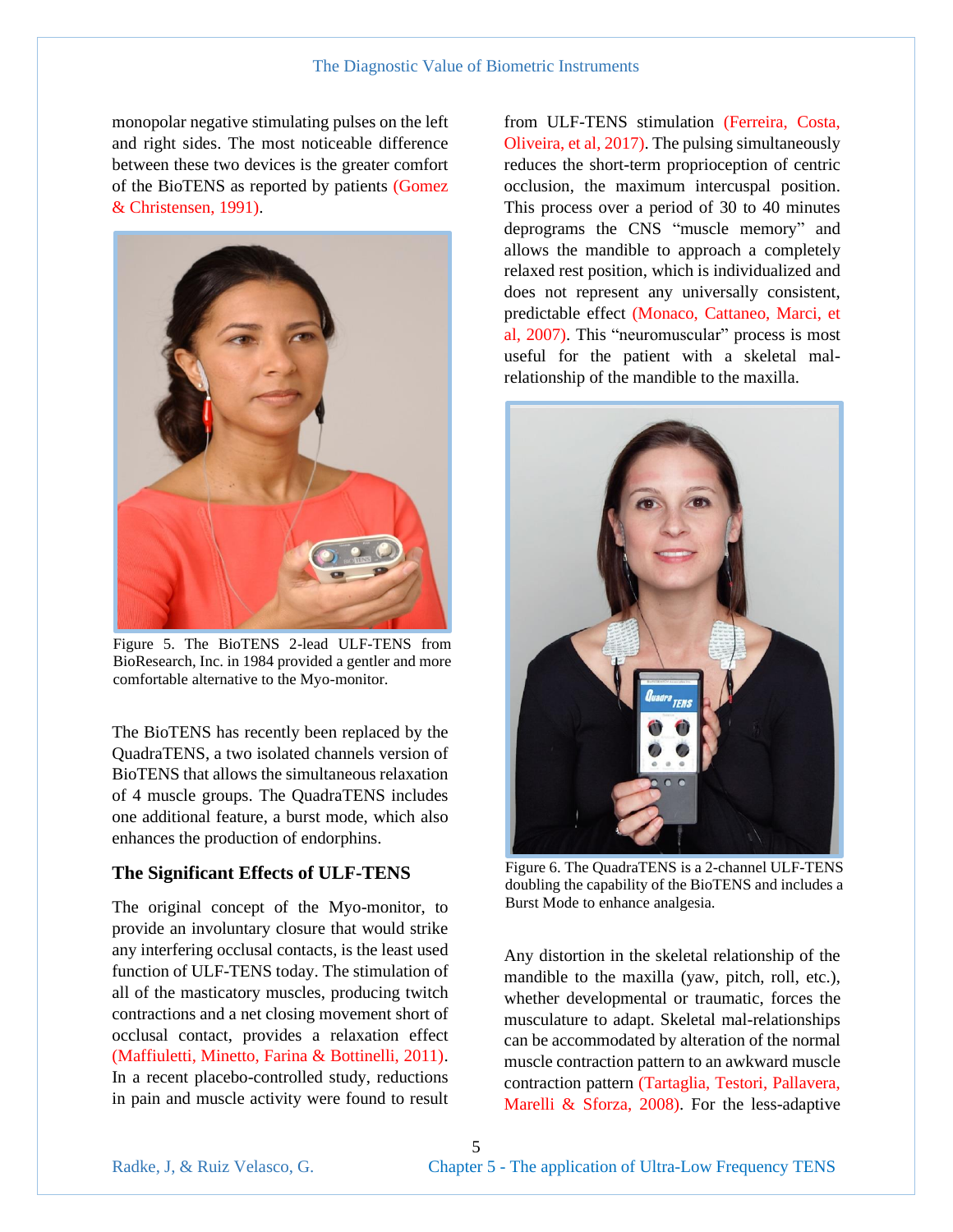patients, an awkward and unbalanced muscle contraction pattern can lead to painful symptoms in the muscles, joints and/or teeth. It has been observed that most TMD patients with painful muscle conditions have neither a myopathy nor a neuropathy. It is evidence that the muscle pains are secondary to some other primary condition, typically a biomechanical distortion.

A secondary effect of the stimulation is a longerterm analgesic effect of enhanced beta-endorphin release (also immunoreactive, Met-enkephalin-Arg-Phe and immunoreactive dynorphin A) (Hughes Jr, Lichstein, Whitlock & Harker, 1984; Han, Chen, Sun, et al, 1991; Monaco, Cattaneo, Ortu, et al, 2017). These naturally produced pain modulating opioids extend the pain suppression effect of TENS from hours to days(Patil, Iyengar, Kotni, et al, 2016). The burst mode, (high frequency bursts of 8 pulses at a less than 2 Hz repetition rate), has been determined to be especially effective at producing beta-endorphins (Mannheimer & Carlsson, 1979; Sabino, Santos, Francischi & de Resende, 2008; Rodríguez-Fernández, Garrido-Santo-fimia, Güeita-Rodríguez & Fernández-de-Las-Peñas, 2011). The suppression of pain, the elimination of proprioception and muscle relaxation are the three functions of ULF-TENS that are most useful in dentistry. The first is palliative, but the second and the third more often than not lead to corrective actions.

#### **Using Reduced Proprioception**

When a skeletal mal-relationship exists, the CNS creates a neural program to allow the muscles to function in spite of the condition. This usually results in a muscularly awkward and potentially harmful situation, where some muscles are underloaded and others are over-loaded compared to a normal situation. E.g. Overloading the temporalis muscles can produce temporal headaches (Fernández-de-Las-Peñas, Ge, Arendt-Nielsen, Cuadrado & Pareja, 2007). In such a situation the ULF-TENS can be used to find a corrective treatment skeletal relationship that normalizes the function of the musculature. The skeletal

correction can be with respect to the vertical (e.g. opening an over-closed bite), the antero-posterior (e.g. such as anterior re-positioning), correcting a lateral deflection (e.g. aligning skeletal midlines, eliminating a yaw), eliminating a high side of the occlusion (e.g. correcting a roll in the bite) or reducing premature contact either anteriorly or posteriorly (e.g. correcting a pitch). Any of these conditions are possible or even a combination of any two or more. To correct any type of malrelationship it is only necessary; 1) to relax the musculature and 2) to take a maxillo-mandibular bite registration without any tooth contact that will deflect the closure.

Note: To understand the process of correction of a skeletal mal-relationship, it is helpful to see it happening with a jaw tracker.

Figure 7 is a highly magnified sagittal view of the mandibular movements close to the intercuspal position. The corrective position that has been selected in (the **+**), which is 1.2 mm above the relaxed rest position after pulsing with ULF-TENS, opens the bite just 1.8 mm at the same antero-posterior position. What is not visible in the graph is the elimination of any yaw, pitch and/or roll in the original intercuspal relationship that occurs automatically without tooth contact.



Figure 7. The target for a bite registration is shown in this graph with a **+** sign. This record clearly reveals the relationship of this patient's relaxed rest position to Centric Occlusion and protrusive guidance. Freeway Space in this patient is 3 mm.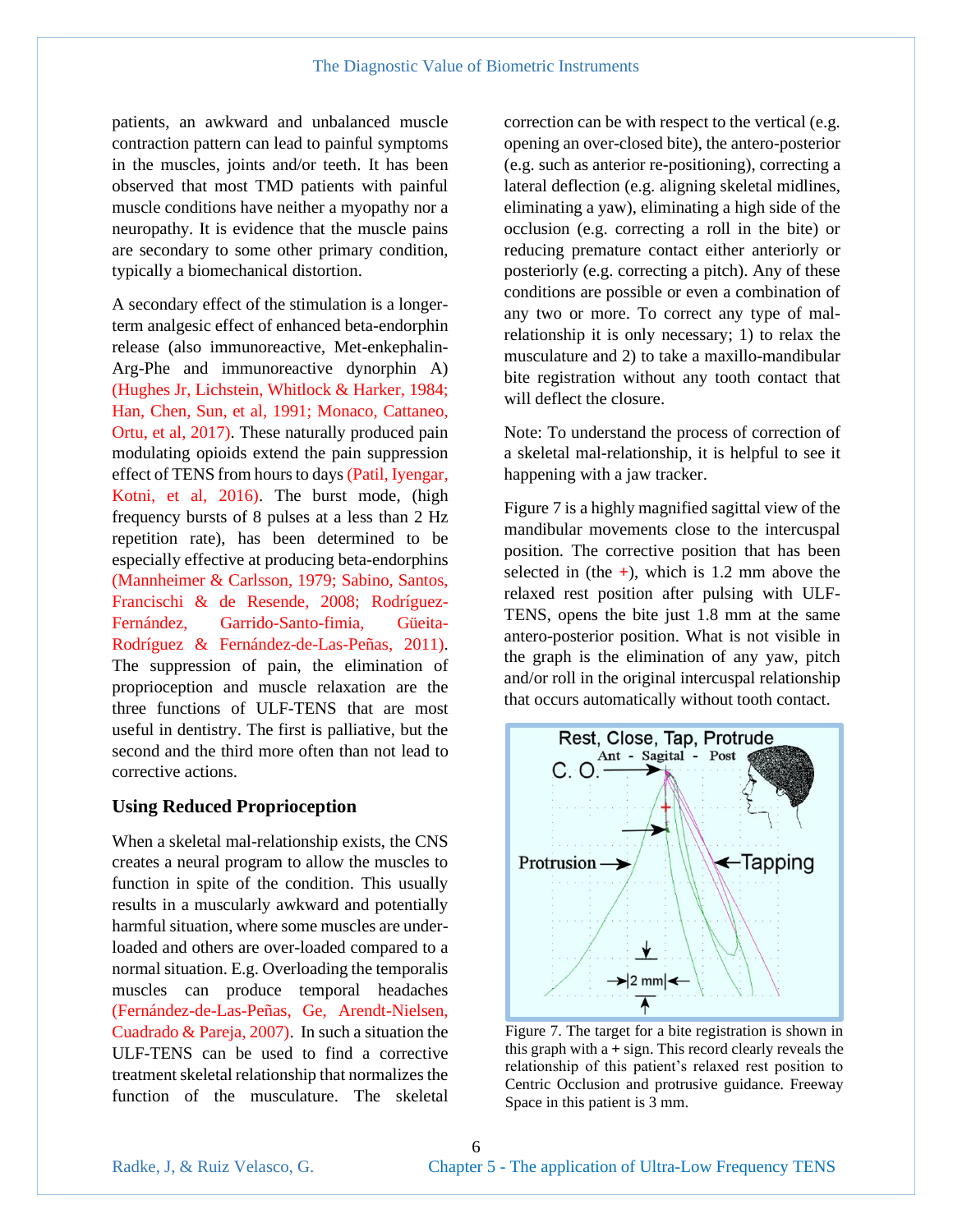#### The Diagnostic Value of Biometric Instruments



Figure 8. The relationship between the mandible and the maxilla includes the three rotations of Yaw, Pitch and Roll.

A bite registration taken at this position (the **+** in Figure 7.) can be used to create a full arch lower appliance with good occlusal morphology that can be used to test the patient's response. By taking the bite just short of tooth contact, proprioception does not influence the position and any yaw, pitch or roll in the original bite is removed. This procedure is referred to as the *neuromuscular bite registration* because it is



Figure 9. A maxillo-mandibular mal-relationship is the cause of the imbalanced muscle responses in (A). After a neuromuscular bite registration is obtained, a change in the muscular balance during clenching becomes quite obvious (B).

recorded with the muscles relaxed and not determined by the existing inter-relationship of the arches and the teeth that is dictated by teeth. See Figure 9.

Alternatively, if the upper arch is more distorted an upper appliance can be fabricated. In worst cases, two appliances may be needed (on the upper and lower arches) to establish a neutral maxillo-mandibular relationship.

### **Other Skeletal Muscles**

Two other reactive muscles that may be painfully associated with TMD are the trapezius and the sternocleidomastoid. Fortuitously, the eleventh accessory nerve, although variable anatomically, is quite accessible to ULF-TENS at the posterior triangle of the neck. The trapezius' motor point is also a good stimulation point to selectively stimulate just the trapezius. These muscles can be relaxed and the endorphins that are stimulated provide additional pain relief.



Figure 10. The  $11<sup>th</sup>$  cranial nerve is relatively superficial crossing the posterior triangle of the neck. Placing a TENS electrode over the area allows stimulating both the trapezius and sternocleidomastoid muscles.

The posterior neck complex of muscles can also refer pain and trigger headache (Sakuta, 1995). This is due to postural requirements that increase as the head is tilted down and/or positioned forward. Forward head posture is a common clinical observation in TMD subjects along with occipital headache. In some cases malocclusion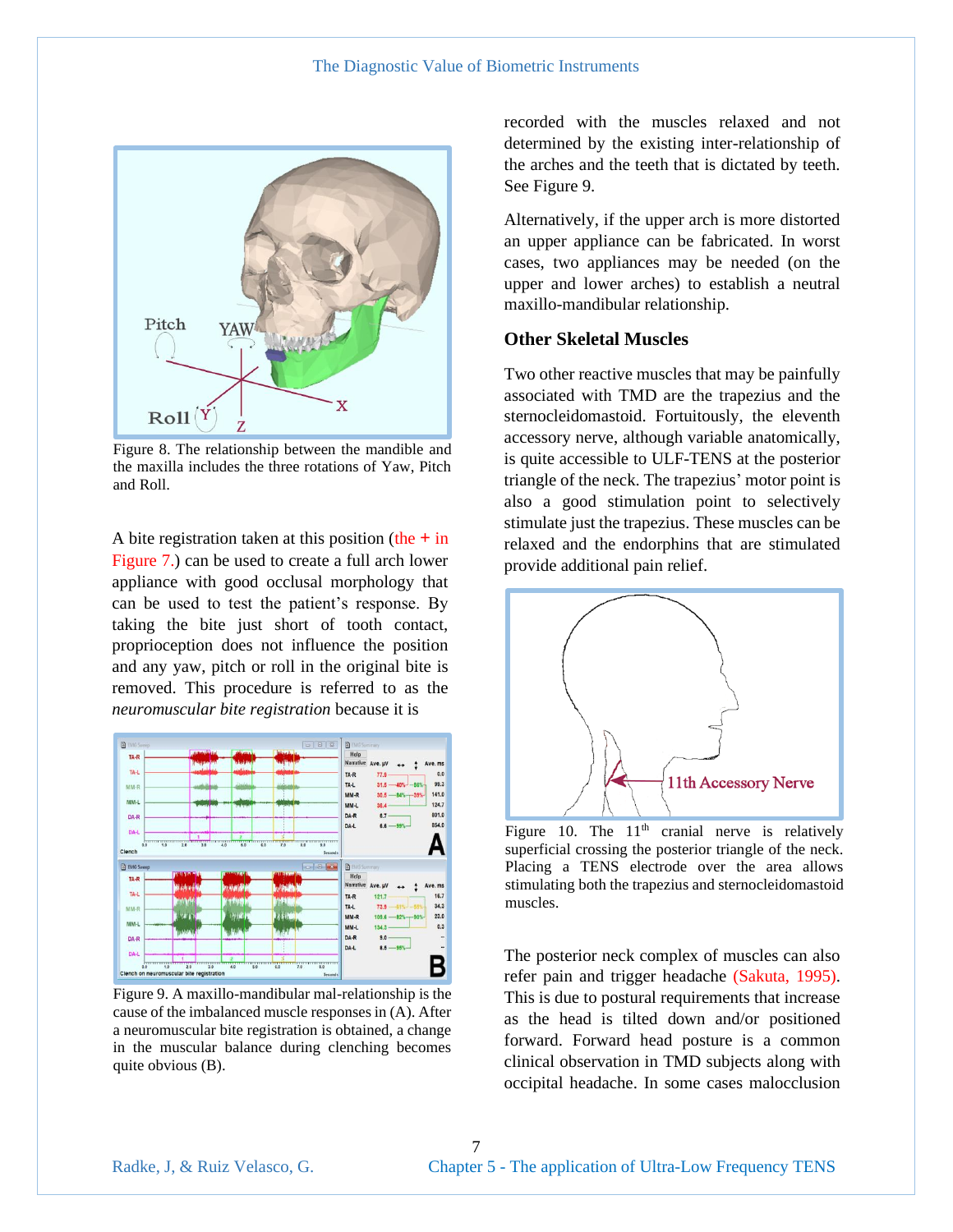or maxillo-mandibular mal-relationship promotes forward head posture.

Skeletal muscles are consistent in character. Whether a leg muscle, arm muscle, back muscle or masticatory muscle, all skeletal muscles have a need to periodically contract and relax. While intermittent light contractions are very beneficial, forceful contractions or constant tension, even at a low level, will eventually fatigue a muscle (de Looze, Bosch & van Dieën, 2009; Pääsuke, Rannama, Ereline, Gapeyeva & Oöpik, 2007). Although there is an endpoint to the process of fatigue, myostatic contracture (or a *charlie horse* cramp), fatigue is still a gradual process. While cramping is not common in the masticatory musculature, painful muscles that are partially fatigued are very common in patients with TMD.

#### **Significance of the Median Frequency**

Muscle pain is usually associated with partial levels of fatigue that can be identified by Fast Fourier calculation of the frequency content of electromyographic (EMG) activity. Specifically, the median frequency shifts to a lower value in the presence of muscle fatigue (Merletti, Sabbahi & De Luca, 1984). There is not one median frequency that is considered normal. The range of normal precludes targeting one frequency, but within an individual measuring a change can be useful. In a partially fatigued muscle that is then relaxed into a less fatigued state, the median frequency will increase at a repeated same level of contraction. It is necessary to test the frequency at the same level of contraction because the median frequency also changes as the strength of contraction changes. Electrode location can affect the absolute value of the median frequency, but not the amount of change (Roy, De Luca  $\&$ Schneider, 1986). This allows for good intrapatient comparisons as long as the electrode placement is not changed.

### **The muscular effects of a TENS Bite**

It is possible to see the effects of a TENS bite on the musculature by recording a patient clenching in the intercuspal position and then again while

clenching on an orthotic made to a neuromuscular bite registration position. See Figure 8,

When a maxillo-mandibular mal-relationship (a yaw, roll, or pitch) occurs during a closure into a clench in the intercuspal position, a very distinct imbalance in the muscle activity will be recorded by surface EMG. Some muscles will be unable to fully contract and one or more others will overrespond to make up for that. Once a more muscleoriented position is achieved, the muscle balance in centric clenching becomes evident.

#### **Neuropathic Pain**

The general concept is that neuropathic pain is the result of systemic diseases (e.g. diabetes, spinal stenosis, etc.) or results from traumatic injury. It manifests as a sudden stabbing pain or as a chronic prickling, tingling, or burning that is felt continuously. Although strictly contradictory, it has been hypothesized by some that certain idiopathic TMD pains are neuropathic (Svensson, Baad-Hansen, Thygesen, Juhl & Jensen, 2004). Neuropathic pain may also include abnormal sensations (dysesthesia) or pain from normally non-painful stimuli (allodynia) that can have either a continuous or an episodic (paroxysmal) character.

Neuropathic pain is widely recognized in medical literature, but is associated with the accurate diagnosis of diseases or documented trauma. In contrast, references in the dental literature are more speculative and more inclined to apply neuropathic as a diagnosis to conditions with unknown etiologies (Baad-Hansen, List, Jensen & Svensson, 2006). Since TMD is a broad category of at least 40 distinct conditions, it is unlikely that neuropathic pain represents a large portion compared to the many known etiologies. Certainly, neuropathic pain can occur along with TMD, but it is not a very common co-condition and more common etiologies need to be ruled out.

## **Palliative Vs Corrective action**

For any condition or disease of unknown etiology it is customary to apply palliative treatment. This concept has been applied to TMD in part due to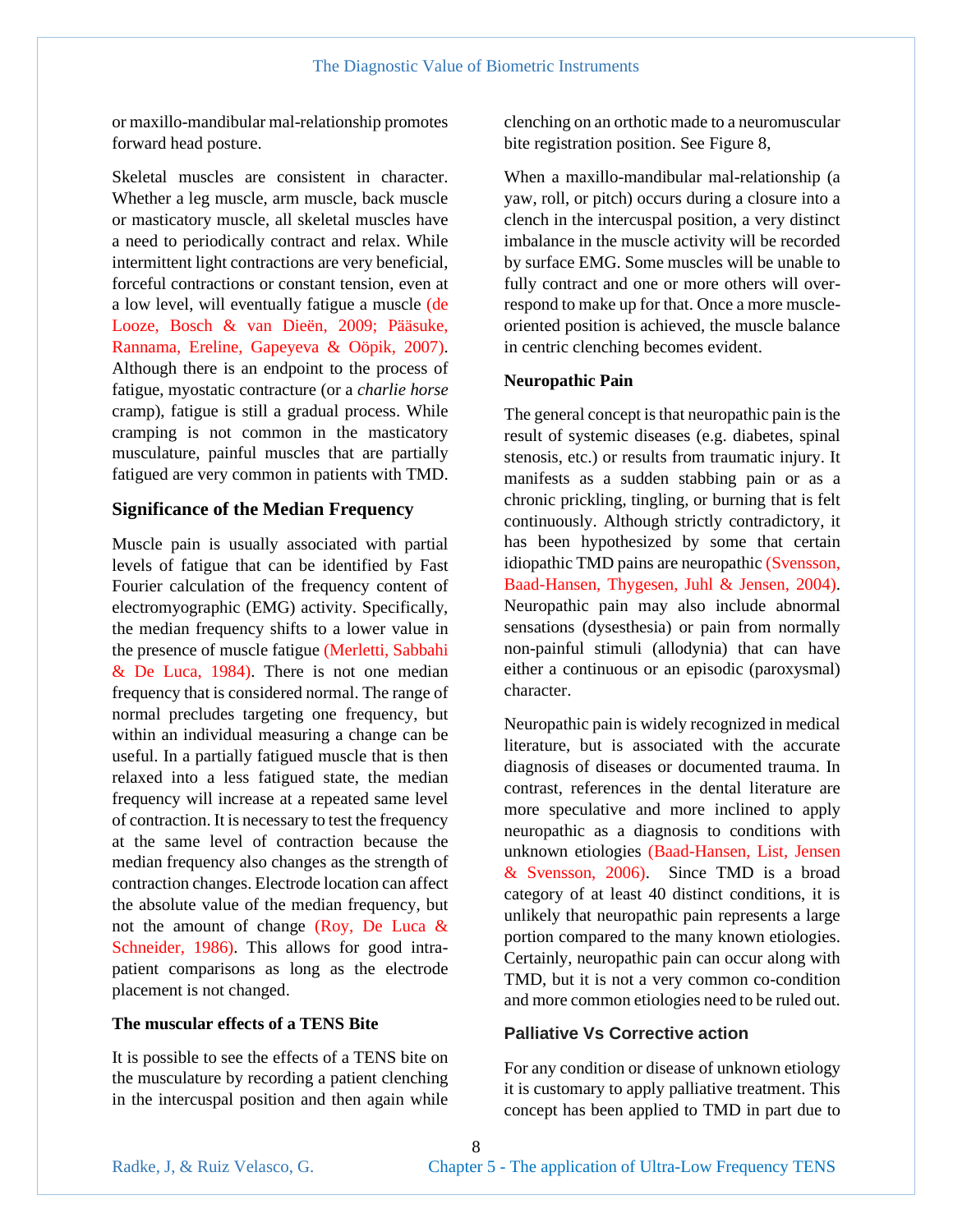the common use of the description as Myofascial Pain Dysfunction Syndrome (Laskin, 1970), or TMJ Dysfunction Syndrome, which implies an unknown etiology. The decision to use the term TMD has also promoted this idea, since with 40 different conditions included, diagnosis can seem rather overwhelming.

When the assumption is made that the etiology of TMD is unknown, a palliative approach is quite logical. However, there is evidence that there are numerous quite distinct etiologies for specific conditions that fall under the TMD category. The key to being able to apply corrective action instead of palliative therapy starts with accurate diagnosis. While not all TMD conditions can be treated with corrective action, some of them can be. The principle condition that can be corrected using ULF-TENS is a maxillo-mandibular malrelationship.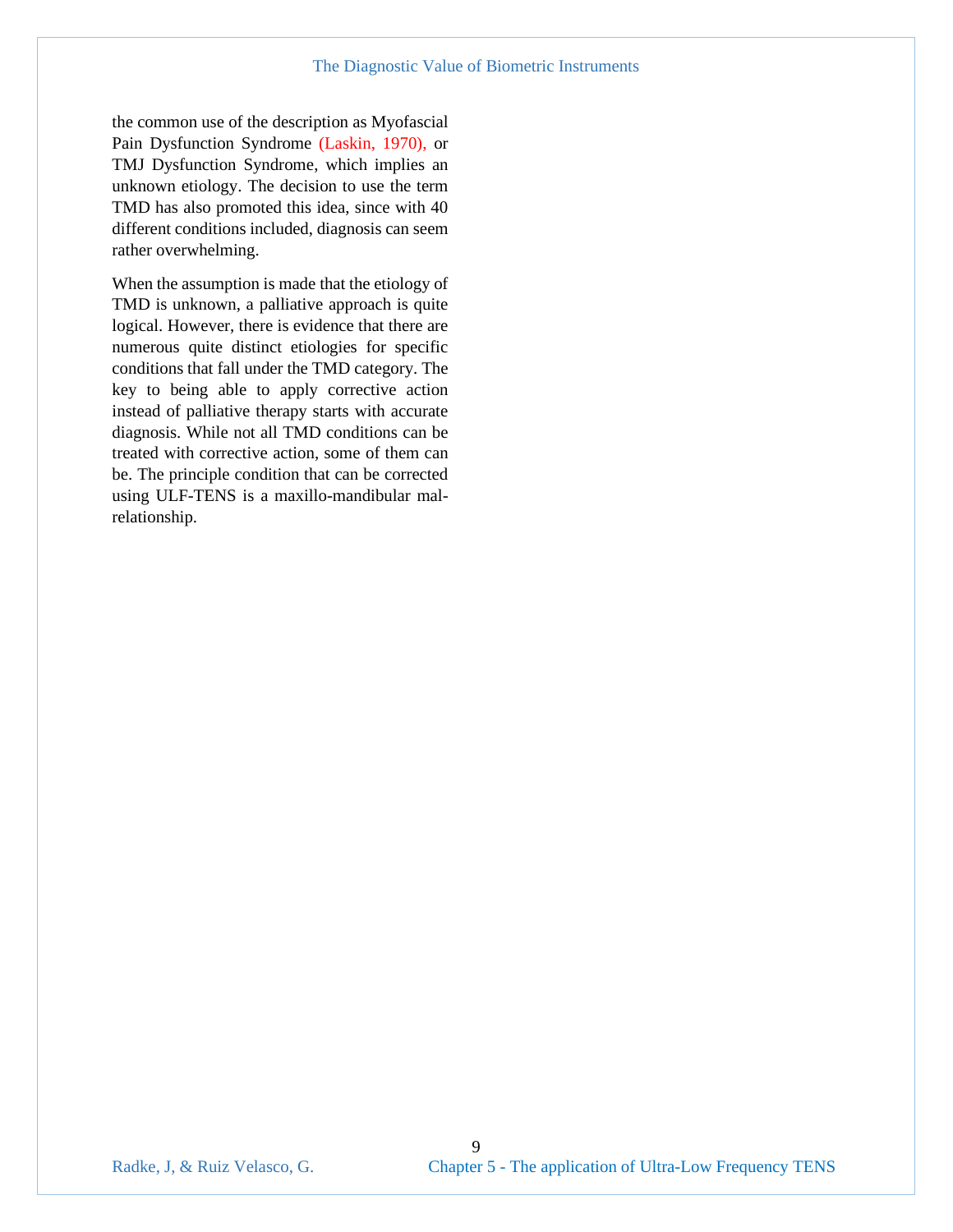## **Key Words and Definitions:**

#### **Transcutaneous Electrical Neural Stimulation**

**(TENS):** The application of microsecond long electrical pulses with surface electrodes for the stimulation of specific nerves. For dental use the most common cranial nerves stimulated are: V<sup>th</sup> trigeminal, VII<sup>th</sup> facial and XI<sup>th</sup> accessory. Since nerves are more sensitive to electrical stimulation the pulse durations are set too short to stimulate any nearby muscle tissue directly.

**Conventional TENS:** Used for acute or chronic pain suppression, it uses high frequencies (e.g. 100 Hz) at amplitudes below that which muscle contraction occurs and is applied continuously. It has little carryover after stimulation is stopped.

**Low Frequency TENS:** Pulse rates of 2 to 10 Hz with somewhat higher amplitudes than with conventional TENS, producing mild twitches of the associated muscles. This type of stimulation produces endorphin release and analgesia, which enhances the carryover after stimulation is ended.

**Ultra-low Frequency TENS:** This type of ULF-TENS stimulation pulses the nerve at 0.5 Hz to 2 Hz. It is intended to produce gentle twitch contractions of the associated musculature to stimulate blood flow, to restore a more normal metabolism and to relax the muscles. Waste products (lactic acid, etc.) are pumped out through the lymph channels while endorphins are released with analgesic effects. Carryover lasts for hours to days.

**Burst Mode:** Burst mode replaces a single pulse with a short train of pulses (e.g. 8) that are spaced out far enough to bridge the relaxation time. It produces a stronger, more complete contraction, more like a massage due to the treppe effect. When a series of stimuli are applied rapidly, each successive stimulus has a stronger effect than the precious one. The incrementally increasing responses are affected by increases in tissue temperature, enzyme efficiency, calcium ion availability and the structural elasticity that results from stimulation. Endorphin release is

also enhanced and Burst Mode is especially effective for large muscles like the Trapezius

**Accommodation:** This term refers to the fact that nerves and their associated musculatures tend to adapt to the stimulation over time. When using conventional TENS, it is usually necessary to periodically re-adjust the stimulation level to maintain an ideal effect. When LF-TENS / ULF-TENS is applied, the response tends to increase over time as the muscles relax and often requires reducing the amplitude slightly.

**Atypical odontalgia:** A condition that is characterized by continuous pain affecting the teeth (or a tooth socket after extraction) when no identifiable cause is found after both clinical and radiographic examinations. This is another socalled TMD condition that is without a known etiologic explanation and thus, may or may not be neuropathic.

**Myofascial Pain Dysfunction Syndrome:** A strict definition would suggest pain originating from the fascia surrounding muscle and recognize no known etiology. This diagnosis is usually wrongfully predicated only upon the presence of painful muscles. When the etiology is unknown, only palliative treatment can be indicated.

**Endorphins:** Endogenous opioids released from the periaquductal gray matter of the brain by ULF-TENS stimulation that effectively modulate descending pain systems.

## **End Notes:**

- 1. Conventional TENS is the term currently used to describe units that are designed only to suppress pain signals. They are also sometimes called high-frequency TENS, since the pulse rate  $(50 \text{ to } 100 +$ short duration pulses/second) is the highest standard rate of all TENS units.
- 2. Ultra-low frequency TENS refers to units pulsing below 2 Hz and producing twitch contractions to relax muscles. They also stimulate circulation, which improves the metabolism of the muscles.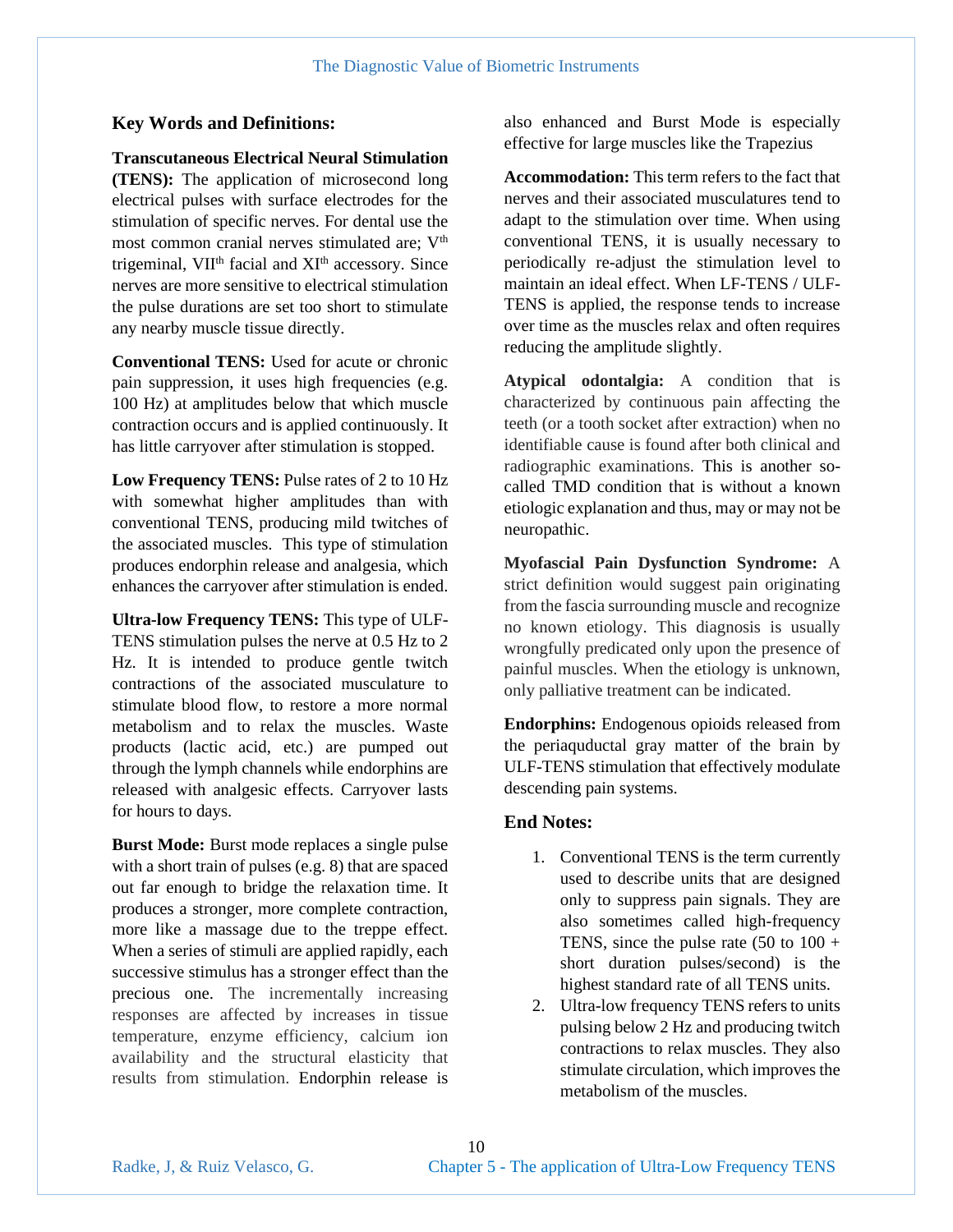#### **References:**

Atkinson, H. F. & Shepherd, R. W. (1974). Preliminary clinical report on the Myo-Monitor. *Aust Dent J*, 19(3), 200-2. PMID: 4547963

Azarbal, M. (1977). Comparison of Myo-Monitor centric position to centric relation and centric occlusion. *J Prosthet Dent*, 38(3):331-7. PMID: 269274

Baad-Hansen L, List T, Jensen TS, Svensson P. (2006). Increased pain sensitivity to intraoral capsaicin in patients with atypical odontalgia. J Orofac Pain. 2006 Spring;20(2):107-14. PMID: 16708828

Bessette, R. W. & Quinlivan, J. T. (1973). Electromyographic evaluation of the Myo-Monitor. *J Prosthet Dent*. 30(1),19-24. PMID: 4513524

de Looze, M., Bosch, T. & van Dieën, J. (2009). Manifestations of shoulder fatigue in prolonged activities involving low-force contractions. *Ergonomics*, 52(4), 428-37. PMID: 19401894

Dinham, R. (1970). Treatment of tic doulourex with Jankelson myo-monitor. A case report*. J Hawaii Dent Assoc*, 3(3), 11-2. PMID: 5311312

Dworkin, S. F., Turner, J. A., Mancl, L., Wilson, L., Massoth, D., Huggins, K. H., LeResche, L. & Truelove, E. (2002). A randomized clinical trial of a tailored comprehensive care treatment program for temporomandibular disorders. *J Orofac Pain*, 16(4), 259-76. PMID: 12455427

Farrar, W. B. (1971). Diagnosis and treatment of anterior dislocation of the articular disc. *N Y J Dent*, 41(10), 348-51. PMID: 5288441

Farrar, W. B. & McCarty, W. L Jr. (1979). Inferior joint space arthrography and characteristics of condylar paths in internal derangements of the TMJ. *J Prosthet Dent*, 41(5), 548-55. PMID: 286048

Fernández-de-Las-Peñas, C., Ge, H. Y., Arendt-Nielsen, L., Cuadrado, M. L. & Pareja, J. A. (2007). The local and referred pain from myofascial trigger points in the temporalis muscle contributes to pain profile in chronic tension-type headache, *Clin J Pain*, 23(9), 786-92. PMID: 18075406

Ferreira, A. P., Costa, D. R., Oliveira, A. I., Carvalho, E. A., Conti, P. C., Costa, Y. M. & Bonjardim, L. R. (2017). Short-term transcu-taneous electrical nerve stimulation reduces pain and improves the masticatory muscle activity in temporomandibular disorder patients: a randomized controlled trial. *J Appl Oral Sci*. 25(2), 112-120. PMID: 28403351

Frucht, S., Jonas, I. & Kappert, H. F. (1995). Muscle relaxation by transcutaneous electric nerve stimulation (TENS) in bruxism. An electromyographic study. *Fortschr Kieferorthop*. 56(5), 245-53. PMID: 7557797

Gernet, W., Reither, W. & Gilde, H. (1980). Use of the Myo-Monitor in the functionally disturbed stomatognathic system. *Dtsch Zahnarztl Z*, 35(6), 595-8. German. PMID: 6970120

Gomez, C. E. & Christensen, L, V. (1991). Stimulusresponse latencies of two instruments delivering transcutaneous electrical neuromuscular stimulation (TENS). *J Oral Rehabil*, 18(1), 87-94. PMID: 2051251

Gourion, G. R. (1971). A new occlusal concept: myocentric relation and the Myo-monitor. Rev Fr Odontostomatol, 18(8), 995-1004. French. PMID: 5291294

Greene, C. S. & Laskin, D. M. (1971). Meprobamate therapy for the myofascial pain-dysfunction (MPD) syndrome: a double-blind evaluation. *J Am Dent Assoc*. 82(3), 587-90. PMID: 4924956

Han, J. S., Chen, X. H., Sun, S. L., Xu, X. J., Yuan, Y., Yan, S. C., Hao, J. Terenius, L. (1991). Effect of lowand high-frequency TENS on Met-enkephalin-Arg-Phe and dynorphin A immunoreactivity in human lumbar CSF. *Pain*. 47(3), 295-8. PMID: 168608

Henry, C. H. & Wolford, L. M. (1993). Treatment outcomes for temporomandibular joint reconstruction after Proplast-Teflon implant failure. *J Oral Maxillofac Surg*. 51(4):352-8. PMID: 8450350

Hughes, G. S. Jr, Lichstein, P. R., Whitlock, D. & Harker, C. (1984). Response of plasma betaendorphins to transcutaneous electrical nerve stimulation in healthy subjects. *Phys Ther*. 64(7), 1062-6. PMID: 6330773

Jankelson, B., Sparks, S., Crane, P. & Radke, J. (1975) Neural conduction of the Myo-Monitor Stimulus: A Quantitative Analysis, J Prosthet Dent, 30(3), 145-53. PMID: 22334985

Jach, E. T. (1974). The Jankelson Myo-Monitor. *CDS Rev*, 67(1), 20-2. PMID: 4589248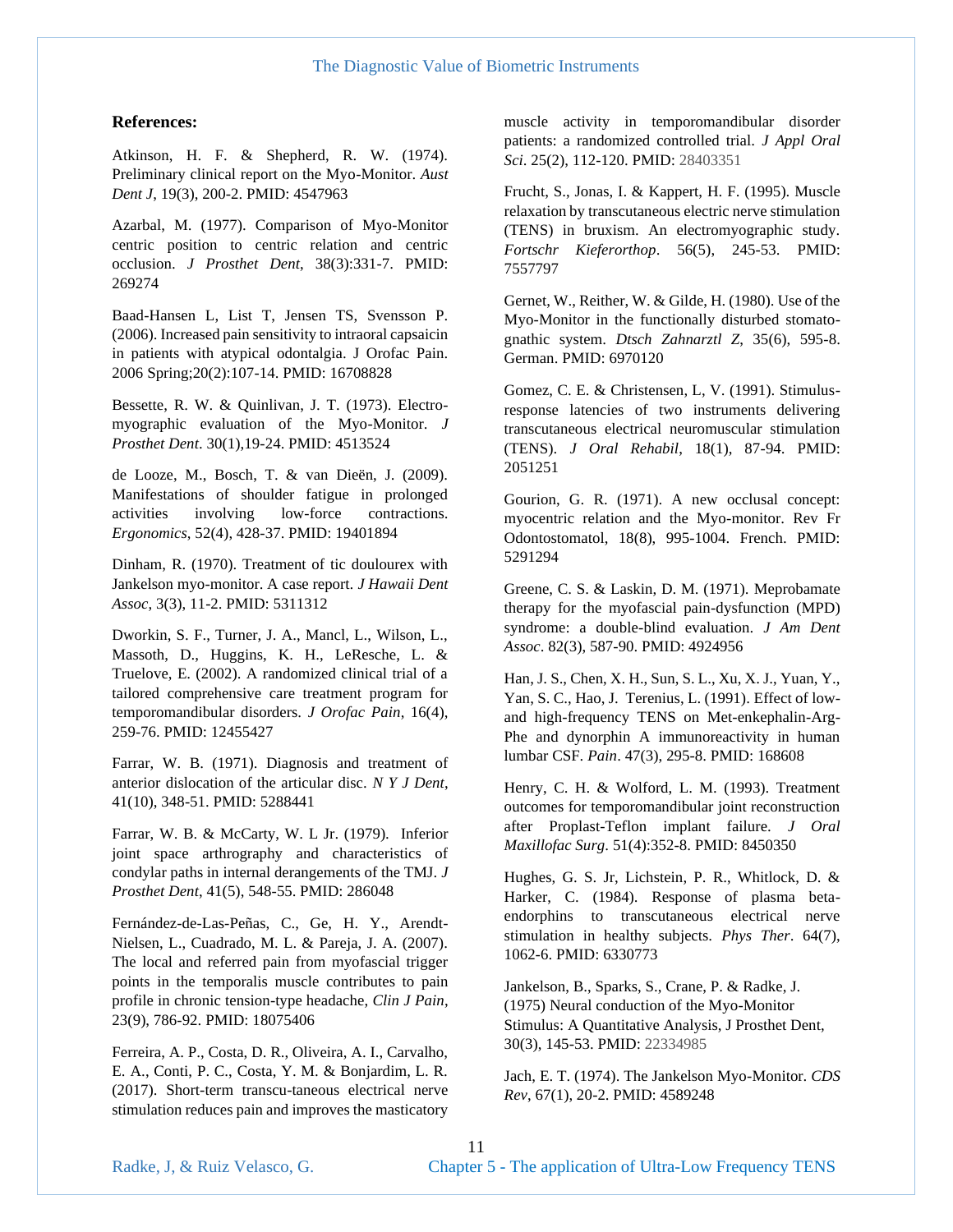Jankelson, B. & Radke, J. C. (1978A). The Myomonitor: its use and abuse (I). *Quintessence Int Dent Dig*, 9(2), 47-52. PMID: 275947

Jankelson, B. & Radke, J. C. (1978B). The Myomonitor: its use and abuse (II). Quintessence Int Dent Dig, 9(3), 35-9. PMID: 287118

Laskin, D. M. (1970). Etiology of the myofascial paindysfunction syndrome. *J Mass Dent Soc*, 19(4), 227- 8. PMID: 5277795

Maffiuletti, N. A., Minetto, M. A., Farina, D. & Bottinelli, R. (2011). Electrical stimulation for neuromuscular testing and training: State-of-the art and unresolved issues. *Eur J Appl Physiol,* 111(10), 2391–7. PMID 21866361.

Mannheimer, C. & Carlsson, C. A. (1979). The analgesic effect of transcutaneous electrical nerve stimulation (TNS) in patients with rheumatoid arthritis. A comparative study of different pulse patterns. *Pain*, 6(3), 329-34. PMID: 313550

McMillan, A. S., Jablonski, N. G. & McMillan, D. R. (1987). The position and branching pattern of the facial nerve and their effect on transcutaneous electrical stimulation in the orofacial region. *Oral Surg Oral Med Oral Pathol*, 63(5), 539-41. PMID: 3495770

Melzack, R., & Wall, P. D. (1965). Pain mechanisms: a new theory. *Science*, 150(3699), 971-9. PMID: 5320816

Mercuri, L. G., Olson, R. E. & Laskin, D. M. (1979). The specificity of response to experimental stress in patients with myofascial pain dysfunction syndrome. *J Dent Res*, 58(9), 1866-71. PMID: 290651

Merletti, R., Sabbahi, M. A. & De Luca, C. J. (1984). Median frequency of the myoelectric signal. Effects of muscle ischemia and cooling. *Eur J Appl Physiol Occup Physiol*, 52(3), 258-65. PMID: 6539676

Monaco, A., Cattaneo, R., Marci, M. C., Marzo, G., Gatto, R. & Giannoni, M. (2007). Neuromuscular diagnosis in orthodontics: effects of TENS on maxillomandibular relationship. *Eur J Paediatr Dent*. 8(3), 143-8. PMID: 17919063

Monaco, A., Cattaneo, R., Ortu, E., Constantinescu, M. V. & Pietropaoli, D. (2017). Sensory trigeminal ULF-TENS stimulation reduces HRV response to experimentally induced arithmetic stress: A

randomized clinical trial. *Physiol Behav*. 1(173), 209- 215. PMID: 28213205

No authors listed. (1978A). Comparison of Myo-Monitor centric position to centric relation and centric occlusion. *J Prosthet Dent*. 39(2), 242-4. PMID: 271738

No authors listed. (1978B). Comparison of Myomonitor centric relation and centric occlusion. *J Prosthet Dent*, 39(4):473-4. PMID: 273698

Noble, W. H. (1975). Anteroposterior position of "Myo-Monitor centric". *J Prosthet Dent*, 33(4), 398- 402. PMID: 1054417

Pääsuke, M., Rannama, L., Ereline, J., Gapeyeva, H, & Oöpik, V. (2007). Changes in soleus motoneuron pool reflex excitability and surface EMG parameters during fatiguing low- vs. high-intensity isometric contractions. *Electromyogr Clin Neurophysiol*, 47(7- 8), 341-50. PMID: 18051628

Patil, S., Iyengar, A. R., Kotni, R. M, B V S. & Joshi, R. K. (2016). Evaluation of Efficacy of Ultrasonography in the Assessment of Transcutaneous Electrical Nerve Stimulation in Subjects with Myositis and Myofascial Pain. *Korean J Pain*. 29(1), 12-7. PMID: 26839665

Remien, J. C. II, Ash, M. Jr. (1974). "Myo-Monitor centric": an evaluation. *J Prosthet Dent*, 31(2), 137- 45. PMID: 4520661

Rodríguez-Fernández, A. L., Garrido-Santofimia, V., Güeita-Rodríguez, J, & Fernández-de-Las-Peñas, C. (2011). Effects of burst-type transcutaneous electrical nerve stimulation on cervical range of motion and latent myofascial trigger point pain sensitivity. *Arch Phys Med Rehabil*, 92(9), 1353-8. PMID: 21878204

Rogers, J. L. (1979). Patient's facial pain treated by Myo-monitor and dentures. *Dent Surv*, 55(5), 54. PMID: 317465

Roy, S. H., De Luca, C. J. & Schneider, J. (1986). Effects of electrode location on myoelectric conduction velocity and median frequency estimates. *J Appl Physiol*, 61(4), 1510-7. PMID: 3781964

Sabino, G. S., Santos, C. M., Francischi, J. N. & de Resende, M. A. (2008). Release of endogenous opioids following transcutaneous electric nerve stimulation in an experimental model of acute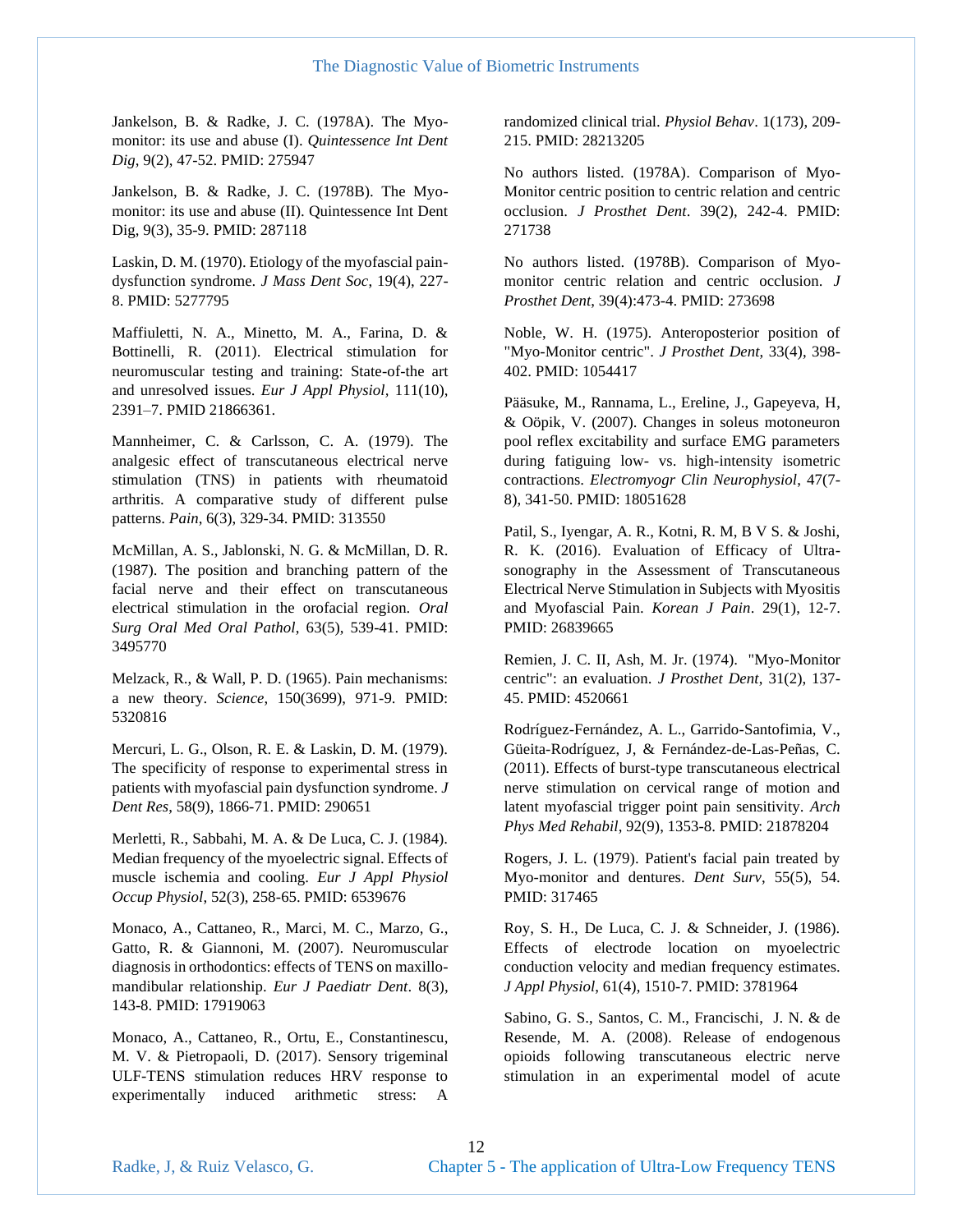inflammatory pain. *J Pain*. 9(2), 157-63. PMID: 17988952

Sakuta, M. (1995). Tension type headache with special reference to muscle abnormality. *Rinsho Shinkeigaku*, 35(12), 1339-41. Review. Japanese. PMID: 8752391

Salar, G., Miotti, A., Rische, R., Antonello, C. & Guidetti, G. (1983). Standardized cutaneous trigeminal sensitivity. G Stomatol Ortognatodonzia. 2(4), 109-12. PMID: 6590498

Schwartz, R. A, Greene, C. S. & Laskin, D. M. (1979). Personality characteristics of patients with myofascial pain-dysfunction (MPD) syndrome unresponsive to conventional therapy. *J Dent Res*, 58(5), 1435-9. PMID: 285956

Sterkers, J. M., Renou, G. & Hatchuel, C. (1975). The facial nerve sensitivity test. Significance and limitation. Ann Otolaryngol Chir Cervicofac. 92(4-5), 173-7. PMID: 1217811

Svensson P, Baad-Hansen L, Thygesen T, Juhl GI, Jensen TS. (2004). Overview on tools and methods to assess neuropathic trigeminal pain. J Orofac Pain. 2004 Fall;18(4):332-8. PMID: 15636017

Tartaglia, G. M., Testori, T., Pallavera, A., Marelli, B. & Sforza, C. (2008). Electromyographic analysis of masticatory and neck muscles in subjects with natural dentition, teeth-supported and implant-supported prostheses. *Clin Oral Implants Res*, 19(10), 1081-8. PMID: 18828826

Taylor, D. N., Katims, J. J. & Ng, L, K. (1993). Sinewave auricular TENS produces frequency-dependent hypesthesia in the trigeminal nerve. Clin J Pain. 9(3), 216-9. PMID: 8219523

Vesanen, E. & Vesanen, R. (1973). The Jankelson Myo-Monitor and its clinical use. *Proc Finn Dent Soc*, 69(6), 244-7. PMID: 4591388

Weinberg, L. A. (1976). Posterior bilateral condylar displacement: its diagnosis and treatment. *J Prosthet Dent*, 36(4), 426-40. PMID: 1067424

Weiss, M. H. (1974). Letter: Myo-Monitor centric. *J Prosthet Dent*, 31(6), 695-6. PMID: 4524864

Wessberg, G. A. & Dinham, R. (1977). The Myo-Monitor and the Myofacial Pain Dysfunction Syndrome. *J Hawaii Dent Assoc*, 10(2), 10-3. PMID: 346640

#### **Additional Readings**

Cekmen, N., Salman, B., Keles, Z., Aslan, M. & Akcabay, M. (Feb 2007). "Transcutaneous electrical nerve stimulation in the prevention of postoperative nausea and vomiting after elective laparoscopic cholecystectomy". *J Clin Anesth*. 19 (1), 49–52. PMID 17321927

Gan, L. S., Prochazka, A., Bornes, T. D., Denington, A. A. & Chan, K. M. (2007). "A new means of transcutaneous coupling for neural prostheses". *IEEE Trans Biomed Eng*. 54 (3), 509–17. PMID 17355064

Ozawa, M., Tsuchiyama, K., Gomi, R., Kurosaki, F., Kawamoto, Y. & Aiba, S. (2006). "Neuroselective transcutaneous electric stimulation reveals body areaspecific differences in itch perception". *American Academy of Dermatology*. 55 (6), 996–1002. PMID 17097397

Vrbová, G., Hudlicka, O. & Schaefer-Centofanti, K. (2008). Application of Muscle/Nerve Stimulation in Health and Disease. Springer. ISBN 978-1-4020- 8232-0.

Robinson-Andrew, J. & Snyder-Mackler, L. (2007). Clinical Electrophysiology: Electrotherapy and Electrophysiologic Testing (Third ed.). Lippincott Williams & Wilkins. ISBN 0781744849.

DeSantana, J. M., Walsh, D. M., Vance, C., Rakel, B. A. & Sluka, K. A. (2008). "Effectiveness of Transcutaneous Electrical Nerve Stimulation for Treatment of Hyperalgesia and Pain". *Curr Rheumatol Rep*. 10(6), 492–499. PMID 19007541

Johnson, M. & Martinson, M. (2007). "Efficacy of electrical nerve stimulation for chronic musculoskeletal pain: A meta-analysis of randomized controlled trials". *Pain*. 130(1–2), 157–165. PMID 17383095

Nnoaham, K. E. & Kumbang, J. (2008). Nnoaham, Kelechi E, ed. "Transcutaneous electrical nerve stimulation (TENS) for chronic pain". *The Cochrane Library* (3): CD003222. PMID 18646088

Haldeman, S., Carroll, L., Cassidy, J. D., Schubert, J. & Nygren, A. (2008). "The Bone and Joint Decade 2000–2010 Task Force on Neck Pain and Its Associated Disorders." *Spine*. 33(4 Suppl), S5–S7. PMID 18204400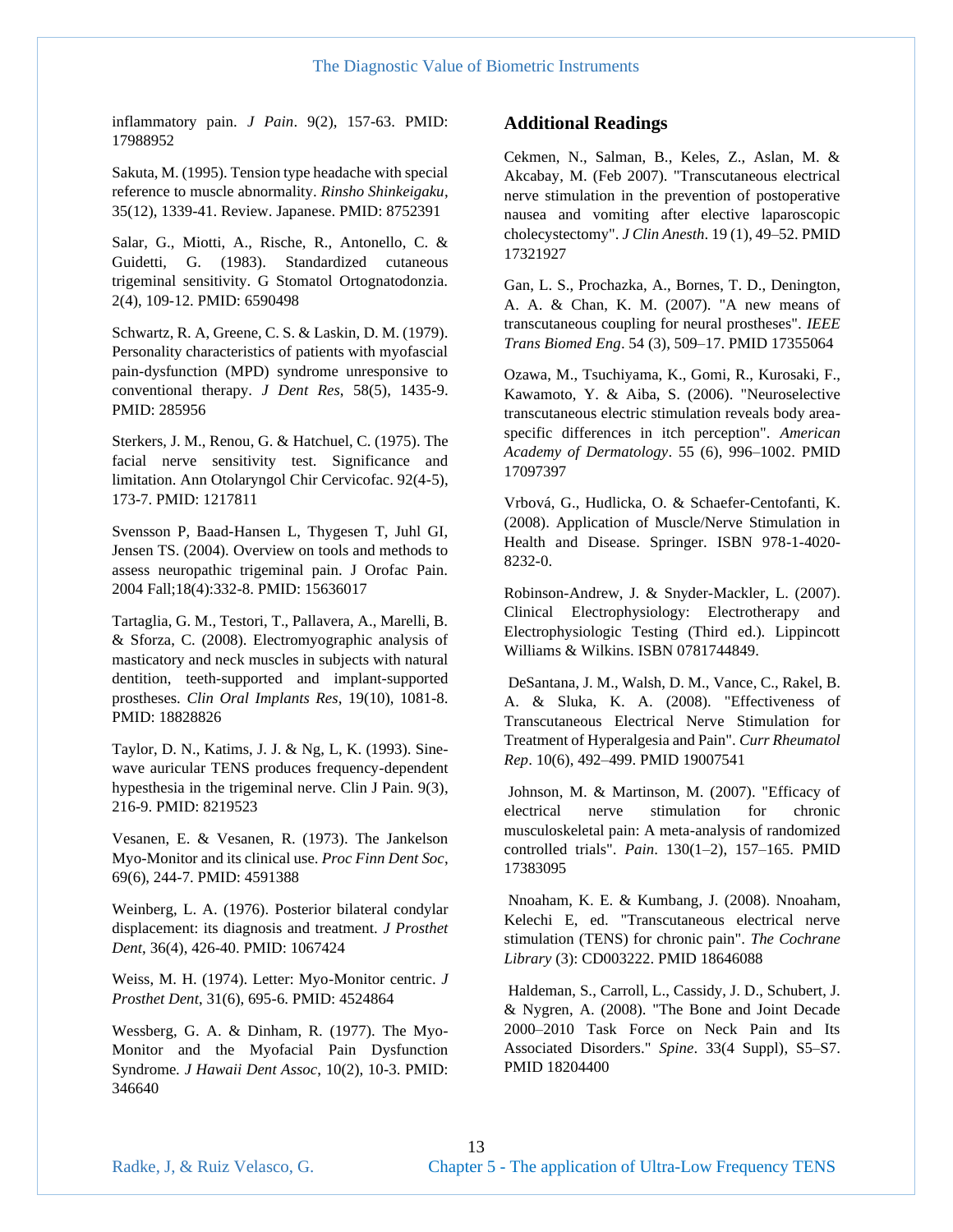Dubinsky, R. M. & Miyasaki, J. (2009). "Assessment: Efficacy of transcutaneous electric nerve stimulation in the treatment of pain in neurologic disorders (an evidence-based review): Report of the Therapeutics and Technology Assessment Subcommittee of the American Academy of Neurology". *Neurology*. 74(2), 173–176. PMID 20042705

Khadilkar, A., Odebiyi, D. O., Brosseau, L. & Wells, G. A. (2008). Brosseau, Lucie, ed. "Transcutaneous electrical nerve stimulation (TENS) versus placebo for chronic low-back pain". *The Cochrane Library* (4), CD003008. PMID 18843638

Johnson, M. I., Mulvey, M. R. & Bagnall, A. M. (2015). "Transcutaneous electrical nerve stimulation (TENS) for phantom pain and stump pain following amputation in adults". *Cochrane Database of Systematic Reviews*. 8, CD007264. PMID 26284511

Bjordal, J. M., Johnson, M. I. & Ljunggreen, A. E. (2003). "Transcutaneous electrical nerve stimulation (TENS) can reduce postoperative analgesic consumption. A meta-analysis with assessment of optimal treatment parameters for postoperative pain". *European Journal of Pain*. 7(2), 181–188. PMID 12600800

Rakel, B. & Frantz, R. (2003). "Effectiveness of transcutaneous electrical nerve stimulation on postoperative pain with movement". *The Journal of Pain*. 4(8), 455–464. PMID 14622666

Bennett, M. I., Hughes, N. & Johnson, M. I. (2011). "Methodological quality in randomised controlled trials of transcutaneous electric nerve stimulation for pain: Low fidelity may explain negative findings". *Pain*. 152(6), 1226–1232. PMID 21435786

Ellrich, J. & Lamp, S. (2005). "Peripheral Nerve Stimulation Inhibits Nociceptive Processing: An Electrophysiological Study in Healthy Volunteers." *Neuromodulation: Technology at the Neural Interface*. 8(4), 225–232. PMID 22151549

Kara, M., Ozçakar, L., Gökçay, D., Ozçelik, E., Yörübulut, M., Güneri, S., Kaymak, B., Akinci, A. & Cetin, A. (2010). "Quantification of the Effects of Transcutaneous Electrical Nerve Stimulation with Functional Magnetic Resonance Imaging: A Double-Blind Randomized Placebo-Controlled Study". *Archives of Physical Medicine and Rehabilitation*. 91(8), 1160–1165. PMID 20684895

Kocyigit, F., Akalin, E., Gezer, N. S., Orbay, O., Kocyigit, A. & Ada, E. (2012). "Functional Magnetic Resonance Imaging of the Effects of Low-frequency Transcutaneous Electrical Nerve Stimulation on Central Pain Modulation". *The Clinical Journal of Pain*. 28(7), 581–588. PMID 22699130

Schoenen, J., Vandersmissen, B., Jeangette, S., Herroelen, L., Vandenheede, M., Gérard, P. & Magis, D. (2013). "Migraine prevention with a supraorbital transcutaneous stimulator: a randomized controlled trial". *Neurology*. 80(8), 697–704. PMID 23390177

McQuay, H. J., Moore, R. A., Eccleston, C., Morley, S. & Williams, A. C. (1997). "Systematic review of outpatient services for chronic pain control". *Health Technology Assessment*. 1(6), i–iv, 1–135. PMID 9483161

van der Spank, J. T., Cambier, D. C., De Paepe, H. M., Danneels, L. A., Witvrouw, E. E. & Beerens, L. (2000). "Pain relief in labour by transcutaneous electrical nerve stimulation (TENS)". *Archives of gynecology and obstetrics*. 264(3), 131–136. PMID 11129512

Chipaila, N., Sgolastra, F., Spadaro, A., Pietropaoli, D., Masci, C., Cattaneo, R, & Monaco, A. (2014). "The effects of ULF-TENS stimulation on gnathology: the state of the art". *Cranio: The Journal of Craniomandibular Practice*. 32(2), 118–130. PMID 24839723

Jensen, J. E., Conn, R. R., Hazelrigg, G. & Hewett, J. E. (1985). "The use of transcutaneous neural stimulation and isokinetic testing in arthroscopic knee surgery". *The American journal of sports medicine.*  13(1), 27–33. PMID 3872082

Burton, C. (1974). "Instrumentation for dorsal column stimulator implantation". *Surgical neurology*. 2(1), 39–40. PMID 4810453

Monaco, A., Cattaneo, R., Ortu, E., Constantinescu, M. V. & Pietropaoli, D. (2017). "Sensory trigeminal ULF-TENS stimulation reduces HRV response to experimentally induced arithmetic stress: A randomized clinical trial". *Physiology & Behavior*. 173, 209–215. ISSN 1873-507X. PMID 28213205

Bracciano, A. G. (2008). Physical Agent Modalities: Theory and Application for the Occupational Therapist (2 ed.). SLACK Incorporated. p. 232. ISBN 1556426496.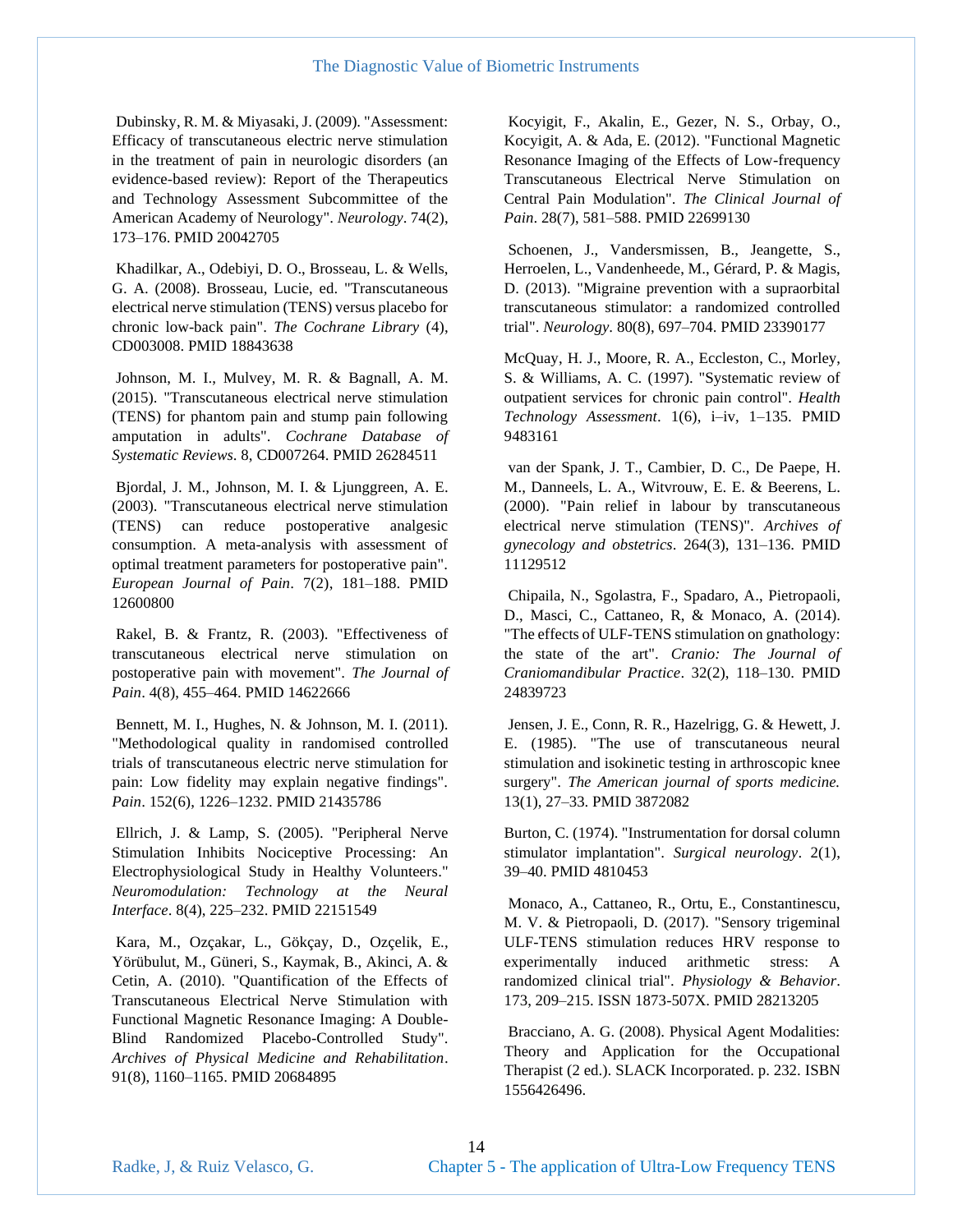Digby, G. C., Daubney, M. E., Baggs, J., Campbell, D., Simpson, C. S., Redfearn, D. P., Brennan, F. J., Abdollah, H. & Baranchuk, A. (2009). "Physiotherapy and cardiac rhythm devices: a review of the current scope of practice". *Europace*. 11(7), 850 - 59. PMID 19411677